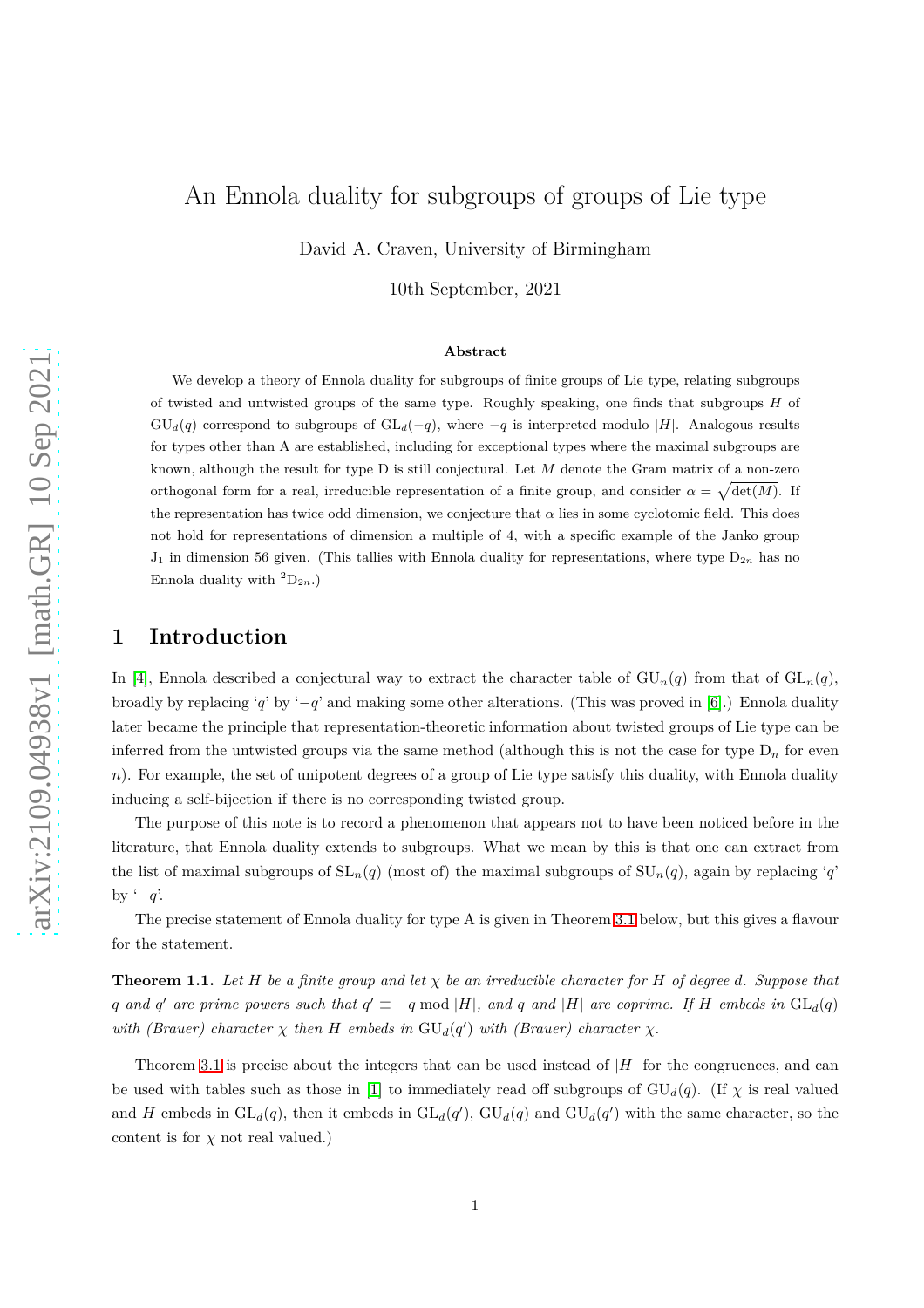A similar statement, Proposition [3.2,](#page-5-0) holds for types B and C, but here *H* always embeds in  $G(q')$ whenever it embeds in  $G(q)$ , with the same hypotheses. For now, type D remains somewhat more difficult to work with, and a form of Ennola duality holds, at least for integral representations (Theorem [3.7\)](#page-8-0). For type D<sup>28</sup> we give an example to show that there is no number *m* for which the embedding of the Janko group  $J_1$  into  $GO_{56}^+(q)$  depends only on the congruence of *q* modulo *m*. However, for  $D_n$  with *n* odd, we have found no similar examples, and if Conjecture [3.9](#page-9-0) is true there are no such example. For D*<sup>n</sup>* and *n* odd, if Conjecture [3.9](#page-9-0) holds (and it does for all integral representations) we simply replace *q* by −*q* modulo some integer to switch between  $GO^+$  and  $GO^-$ , as with other types.

Notice that this example of  $J_1$  in dimension 56 also throws up another point. It's known that the  $p$ modular reduction can interact badly with algebraic conjugacy when *p* divides the order of a finite group. This example shows similar behaviour even when *p* is prime to the order, and in particular means that the type of symmetric bilinear form over  $\mathbb{F}_q$  cannot, in a strict sense, be deduced from the character table of a finite group.

There is also no complete proof for exceptional groups. All known subgroups of exceptional groups satisfy the same Ennola-like behaviour, but the maximal subgroups of  $E_8(q)$  are not yet known, and for  $E_7(q)$  the conjectured list in [\[3\]](#page-12-2) (see Table [4.4](#page-11-0) below) is not known to be complete. We describe the version of Ennola duality that exists for these groups in Section [4.](#page-9-1) Again, this boils down to replacing *q* in the tables in Section [4](#page-9-1) with −*q* to obtain the table of the twisted version if there is one, or the same table again if there is not.

Although it does not appear that the ideas in this work have appeared in this generality before, the work on classifying low-dimensional subgroups of classical groups, particularly orthogonal groups, in [\[1,](#page-10-0) [9,](#page-12-3) [10\]](#page-12-4), is distinctly reminiscent of it (if independent, as the author only learned of their ideas after writing this). For example [\[1,](#page-10-0) Lemma 4.9.39], which was mentioned (possibly for the first time in the literature) in [\[11\]](#page-12-5), is given a more general treatment in Proposition [3.4.](#page-6-0) A posteriori, one might see this article as offering a general framework for the results in those papers.

In the next section we collect some preliminary definitions and results, and discuss fields of values for characters and embedding into linear groups over finite fields. The section after considers classical groups, and Section [4](#page-9-1) deals with exceptional groups.

We have written this paper to minimize the use of class field theory, although for groups of type D it seems difficult to prove anything meaningful without at least basic results from it. This means a few preliminary lemmas are included that are standard in class field theory, but we feel that making the paper as self-contained as possible is worth it.

The author would like to thank Gunter Malle for reading through a preliminary version of the manuscript, and particularly Elie Studnia for providing a proof of Proposition [3.6\(](#page-7-0)i).

This work was partially supported by a Royal Society University Research Fellowship.

## **2 Preliminaries, Brauer characters and fields of values**

In this article, *H* denotes a finite group and  $\chi$  is an irreducible ordinary character of *H*. Write  $d = \chi(1)$ . Without loss of generality in this article, we may assume that  $\chi$  is faithful. If  $p \nmid |H|$  is a prime, then the reduction modulo *p* of  $\chi$  is always an irreducible Brauer character, and we will often conflate  $\chi$  with this Brauer character, and say that a representation in characteristic  $p$  has character  $\chi$ , when we mean has character the reduction modulo *p* of *χ*. (We would never do this for  $p \mid |H|$ .) Whenever *p* is a prime, let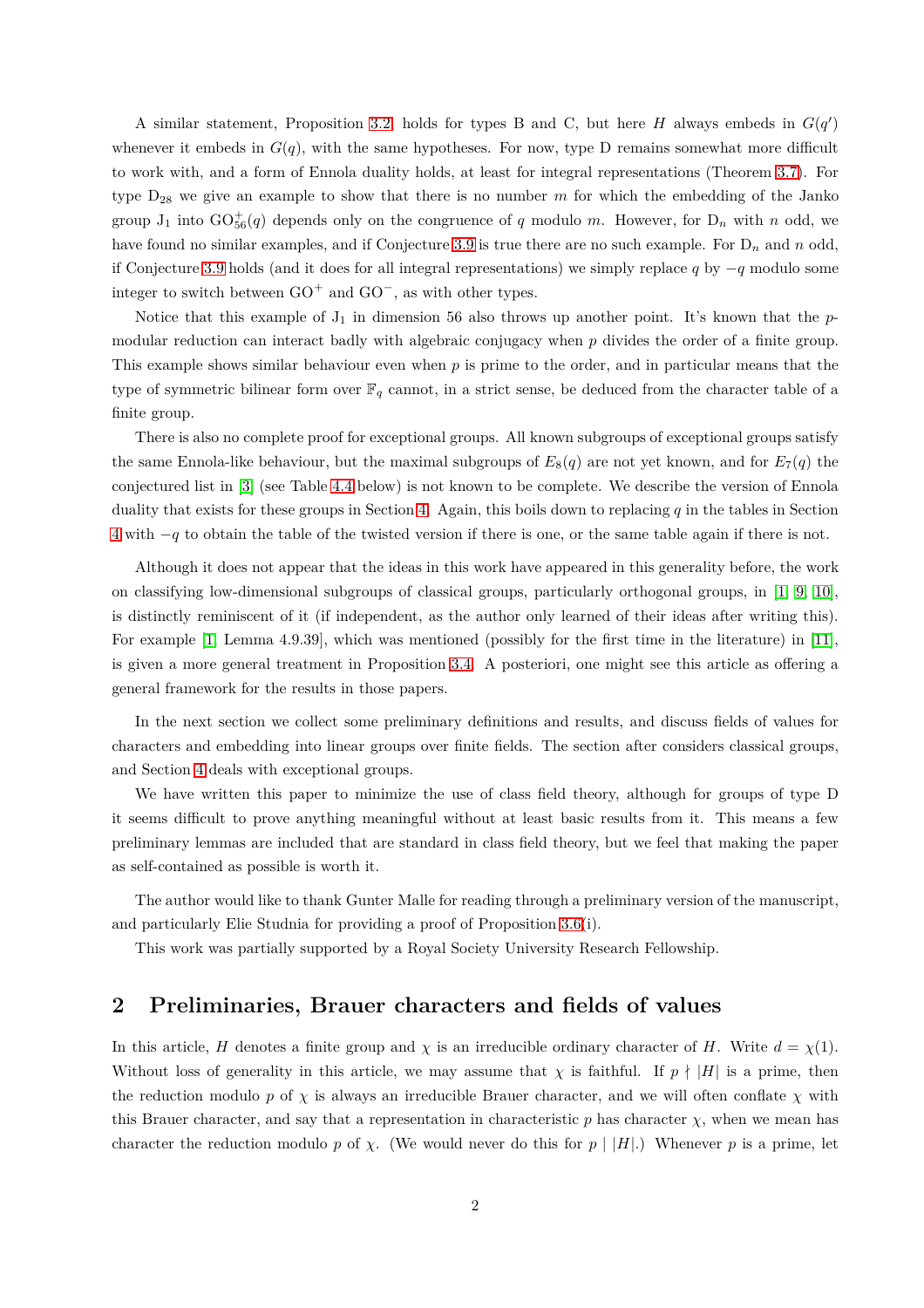*k* denote an algebraically closed field of characteristic *p*. Note that, in this article, for simplicity we will not consider representations over fields of characteristic dividing |*H*|, but the results hold whenever the reduction remains irreducible, at least for *p* odd. (Orthogonal groups in characteristic 2 would need to be treated separately.) For *q* a power of *p*, let  $F_q$  denote the field automorphism of *k* given by  $x \mapsto x^q$ . Given *p*, let  $\bar{H}$  denote a copy of *H* in  $GL_d(k)$  with Brauer character  $\chi$ , and note that  $\bar{H}$  is necessarily an absolutely irreducible subgroup of  $GL_d(q)$  whenever  $\overline{H}$  is a subgroup of it.

The meanings of the terms  $Sp_d(q)$ ,  $GO_d^+(q)$ , and so on, are the full symmetry group of the appropriate form in  $GL_d(q)$ . The *exponent* of a finite group is the lowest common multiple of all orders of all elements of it. Let  $\zeta_n = e^{2\pi i/n}$  be a primitive *n*th root of unity in  $\mathbb{C}$ .

The first lemma is well known, and gives the minimal field of definition for a finite group embedding in characteristic  $p \neq 0$ . (The case for characteristic 0 has no easy answer.) See, for example, [\[5,](#page-12-6) Section 5].

<span id="page-2-0"></span>**Lemma 2.1.** Let  $p \nmid |H|$  be a prime. The subgroup  $\overline{H}$  of  $GL_d(k)$  is conjugate to a subgroup of  $GL_d(q)$  if and *only if the traces (evaluated in k*) of all elements of  $\overline{H}$  lie in  $\mathbb{F}_q$ . Thus  $H$  embeds in  $GL_d(q)$  with character *χ if and only if, under a map sending a primitive* |*H*|*th root of unity over* C *to one over k, the Brauer character values of*  $\chi$  *lie in*  $\mathbb{F}_q$ *.* 

*In particular,*  $\overline{H}$  *is conjugate to a subgroup of*  $GL_d(q)$  *for q such that the exponent of H divides*  $q-1$ *.* 

The second statement follows from the first since the trace of a matrix is the sum of its eigenvalues, and the eigenvalues are roots of unity of order dividing the exponent of *H*.

There is a subtlety with this lemma, that is not often explicitly mentioned. Let  $p = 5$  and suppose that *A* is a 7-dimensional matrix with eigenvalues  $\omega$  six times, and  $\omega^2$  once, where  $\omega^3 = 1$ . The trace,  $-1$ , certainly lies in  $\mathbb{F}_5$ , but there is no matrix in  $GL_7(5)$  with those eigenvalues. So the claim is certainly only true for *irreducible* Brauer characters, and tells us something about the eigenvalues of semisimple elements in irreducible subgroups of  $GL_d(k)$ , where *k* has characteristic *p*.

<span id="page-2-1"></span>**Lemma 2.2.** Let *A* be a matrix in  $GL_d(k)$ . The multiset of eigenvalues of *A* is invariant under the Frobenius *endomorphism*  $F_q$  *if and only if*  $A$  *is conjugate to an element of*  $GL_d(q)$ *.* 

For a proof, a semisimple conjugacy class of  $GL_d(k)$  is determined by its multiset of eigenvalues. The Frobenius endomorphism permutes the classes, and this action is determined by its action on the eigenvalues. Thus a conjugacy class is stabilized by the Frobenius endomorphism if and only if the multiset of eigenvalues is. Now apply, for example, [\[7,](#page-12-7) Theorem 26.7] to obtain a semisimple element of  $GL_d(k)$  fixed by the Frobenius endomorphism whenever the class is stabilized by it.

So Lemma [2.1](#page-2-0) tells us that, for a simple  $kH$ -module M, M is realizable over  $\mathbb{F}_q$  if and only if the multiset of eigenvalues of each element of *H* on *M* is invariant under  $F_q$ . The same will therefore be true of their lifts to C when performing the Brauer character construction, that they are invariant under  $\zeta_n \mapsto \zeta_n^q$ , where  $\zeta_n$ is an appropriate root of unity and the map is on the field  $\mathbb{Q}(\zeta_n)$ .

We now give a fundamental definition for this article.

**Definition 2.3.** For a given *H* and  $\chi$ , a positive integer *n* is a *distinguishing modulus* if, whenever *q* is a prime power congruent to 1 modulo *n* (and prime to  $|H|$ ), the corresponding subgroup  $\bar{H}$  is conjugate to a subgroup of  $GL_d(q)$ .

This is related to a concept in class field theory, the defining modulus. At the time this definition and its name were produced by the author, the relationship was not known.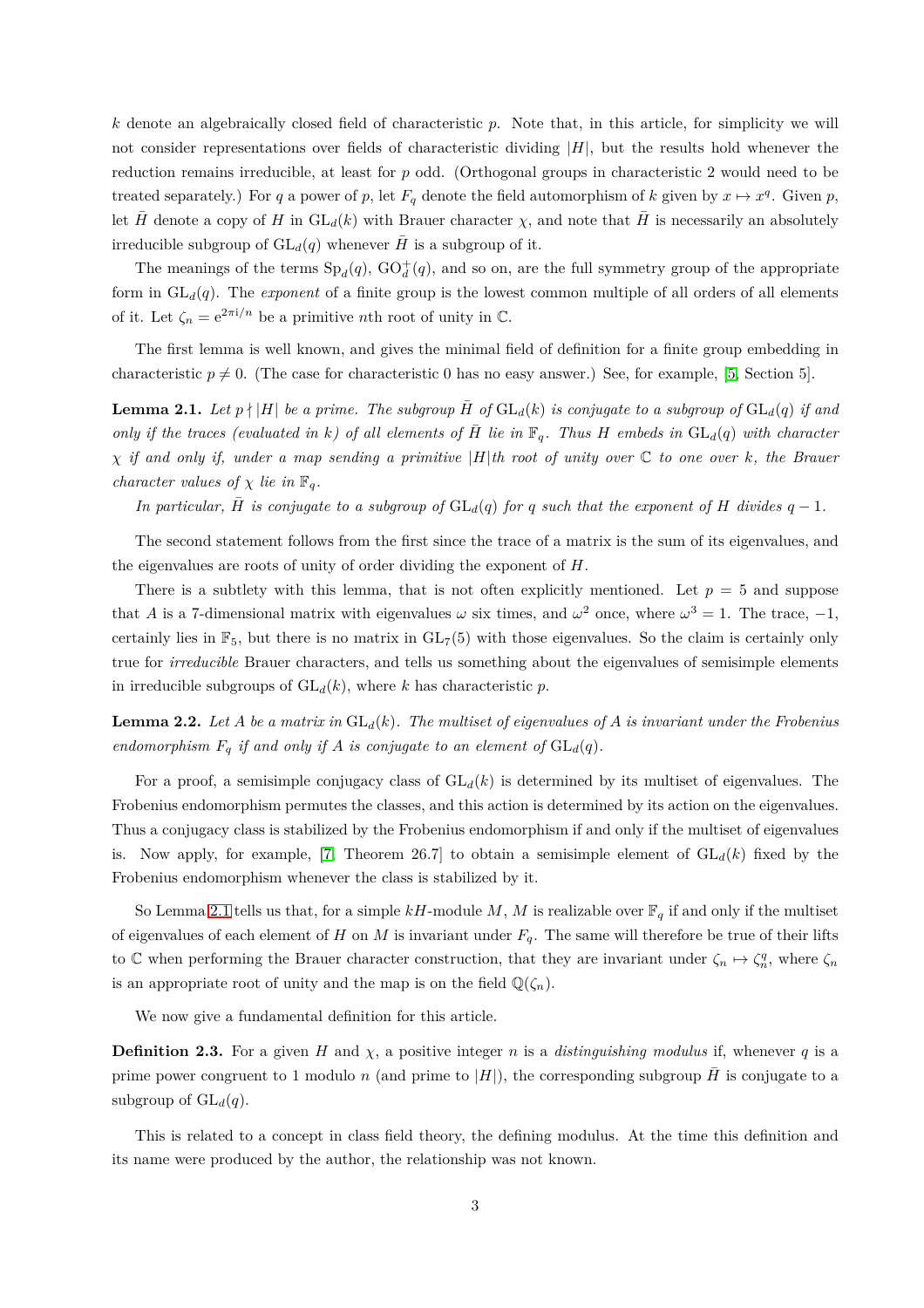It is not obvious from this definition, but distinguishing moduli appear in all tables of maximal subgroups of classical groups. The next lemma teases out the first relevance for the problem.

<span id="page-3-0"></span>**Lemma 2.4.** An integer *n* is a distinguishing modulus for H and  $\chi$  if and only if the values of  $\chi$  lie in the *nth cyclotomic field*  $\mathbb{Q}(\zeta_n)$ 

*Proof.* Let *k* be an algebraically closed field of characteristic  $p | q$ , and let  $n' = \text{lcm}(|H|, n)$ . Abbreviate  $\zeta_n$ by *ζ* and *ζn*′ by *ξ*.

Suppose first that the character values of  $\chi$  lie in  $\mathbb{Q}(\zeta)$ . Let *q* (prime to |*H*|) be a prime power congruent to 1 modulo *n*. In order to show that *H* is conjugate to a subgroup of  $GL_d(q)$ , it suffices (by the discussion after Lemma [2.2\)](#page-2-1) to show that the Brauer character values of  $\chi$  are fixed under map  $\xi \mapsto \xi^q = \xi$ . This is obviously true, and so the result follows.

For the converse, suppose that *n* is a distinguishing modulus. Since  $\chi(x)$  lies in  $\mathbb{Q}(\xi)$  for all  $x \in H$ , it suffices to show that  $\chi(x)$  is centralized by all elements of Gal( $\mathbb{Q}(\xi)/\mathbb{Q}(\zeta)$ ). Viewed as maps in Gal( $\mathbb{Q}(\xi)/\mathbb{Q}$ ), these are given by  $\xi \mapsto \xi^a$  for  $a \equiv 1 \mod n$ . Let *q* (prime to |*H*|) be a prime power congruent to *a* modulo  $n'$ , and note that  $q \equiv 1 \mod n$ . Thus by assumption  $\overline{H}$  is conjugate to a subgroup of  $GL_d(q)$ , so the lifts of the eigenvalues of elements of  $\overline{H}$  to  $\mathbb{Q}(\xi)$  are invariant under the map  $\xi \mapsto \xi^q = \xi^a$ . But this is what is  $\Box$ required, and the other direction holds.

This alternative interpretation of distinguishing moduli has the following easy consequence.

**Corollary 2.5.** *There exists a positive integer n, the* principal modulus*, the smallest distinguishing modulus, and all distinguishing moduli are multiples of n. Furthermore, a positive integer m is a distinguishing modulus if and only if*  $gcd(m, |H|)$  *is.* 

This is proved simply by invoking Lemma [2.4](#page-3-0) and taking the intersections of the appropriate cyclotomic fields. Like distinguishing moduli, this has an analogue from class field theory, the 'conductor'.

We now introduce distinguishing residues, which explains the choice of this definition. Given *H* and  $\chi$ , and a distinguishing modulus *n*, let  $I_n$  denote the set of all *i* between 1 and  $n-1$ , and prime to *n*, such that the field isomorphism on  $\mathbb{Q}(\zeta_n)$  induced by  $\zeta_n \mapsto \zeta_n^i$  fixes each value of  $\chi$ . The set  $I_n$  is called the set of *distinguishing residues*. Notice that the set of distinguishing residues is a subgroup of the unit group  $\mathbb{Z}_n^{\times}$ . We often abuse terminology and say that an integer *a* lies in  $I_n$  if *a* mod *n* lies in  $I_n$ . Particularly, we do this with negative numbers, so  $-i$  lies in  $I_n$  for  $1 \leq i \leq n-1$  to mean  $n-i \in I_n$ .

**Theorem 2.6.** For a fixed H and  $\chi$ , let n be a distinguishing modulus dividing  $|H|$ . For all prime powers q *(prime to*  $|H|$ ),  $\overline{H}$  *is conjugate to a subgroup of*  $GL_d(q)$  *if and only if the congruence of q modulo n appears in*  $I_n$ . In particular, if *q*<sup> $\prime$ </sup> (prime to |H|) is another prime power and  $q \equiv q' \mod n$ , then one may embed H *in*  $GL_d(q)$  *with character*  $\chi$  *if and only if one can do the same with*  $GL_d(q')$ *.* 

*Proof.* This proof has the same ideas as that of Lemma [2.4,](#page-3-0) so we are a little briefer this time. The subgroup *H* is conjugate to a subgroup of  $GL_d(q)$  if and only if the eigenvalues of elements of  $\tilde{H}$ , lifted to  $\mathbb{Q}(\zeta_n)$ , are invariant under the map  $\zeta_n \mapsto \zeta_n^q$ . This statement is equivalent to the statement that *q* mod *n* lies in  $I_n$ by definition of  $I_n$ , and thus q mod n lies in  $I_n$  if and only if  $\overline{H}$  is conjugate to a subgroup of  $GL_d(q)$ , as claimed.  $\Box$ 

Finally, we need a well-known result on when  $\bar{H}$ , which is already conjugated to lie in  $GL_d(q)$ , also lies in another classical group. Basically, the answer is 'whenever they stabilize the appropriate form', so there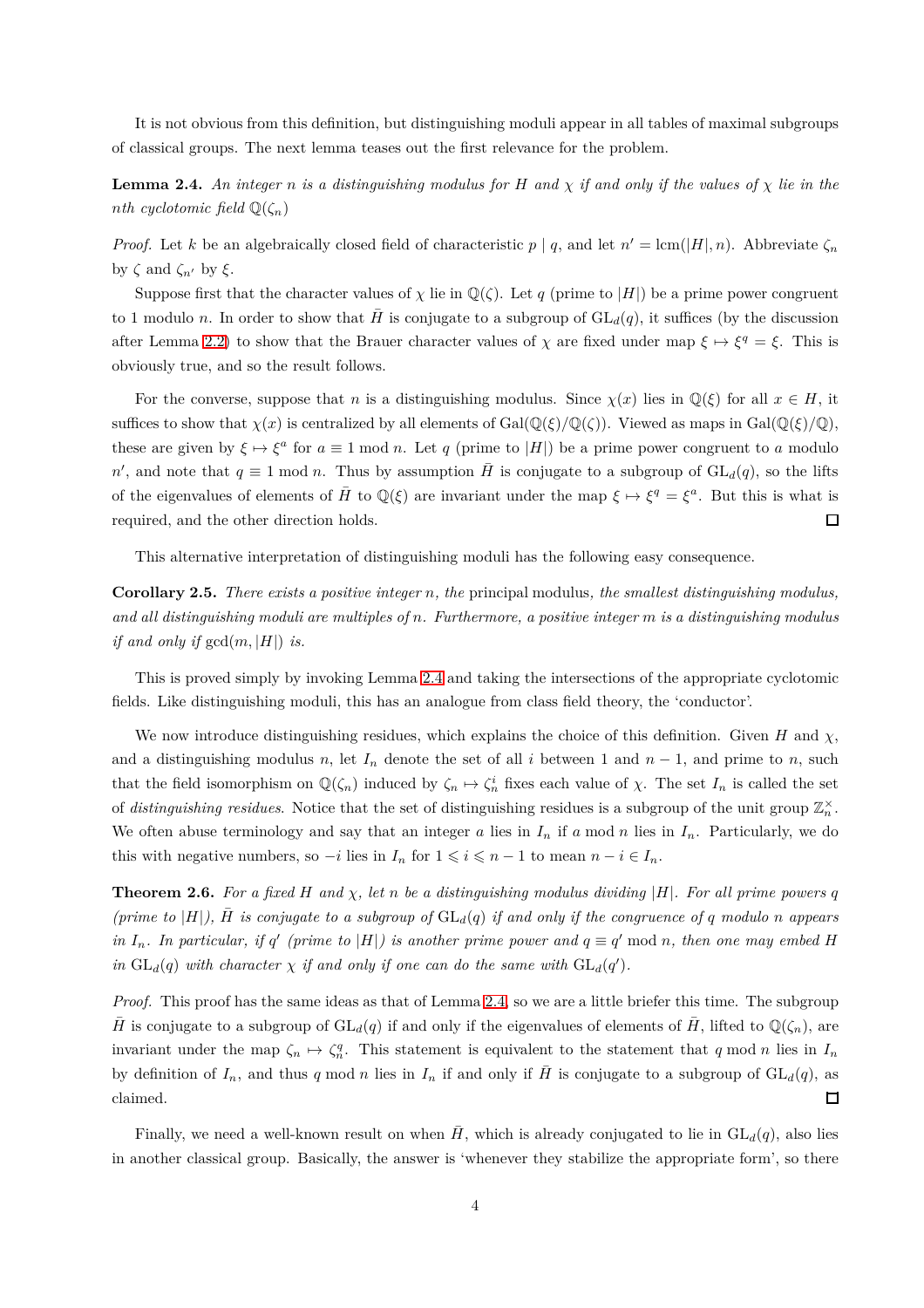is no need to worry that we might need to increase  $q$  to find  $H$  inside the classical group. Note that, since groups of odd order have no non-trivial real-valued characters, we may assume that  $2 \mid |H|$  when talking about real-valued characters, so *q* is always odd.

<span id="page-4-2"></span>**Lemma 2.7.** *Suppose that*  $\chi$  *is real valued and*  $d > 1$ *, and hence q is odd.* 

- (i) If *d* is odd then  $\overline{H}$  is conjugate to a subgroup of  $GO_d(q)$  if and only if it is conjugate to a subgroup of  $GL_d(q)$ .
- (ii) If *d* is even and  $\chi$  has indicator -1, then  $\overline{H}$  is conjugate to a subgroup of  $Sp_d(q)$  if and only if it is *conjugate to a subgroup of*  $GL_d(q)$ *.*
- (iii) If *d* is even and  $\chi$  has indicator +1,  $\bar{H}$  is conjugate to a subgroup of exactly one of  $\mathrm{GO}_d^+(q)$  and  $\mathrm{GO}_d^-(q)$ *via*  $\chi$  *if and only if it is conjugate to a subgroup of*  $GL_d(q)$ *.*

*Proof.* Since the exterior or symmetric square of a simple module has a unique trivial submodule over any field, any module with character *H* stabilizes a unique bilinear form (quadratic form for  $p = 2$ ). This is enough to prove existence of *H* in symplectic and orthogonal groups.

In the third case, the uniqueness of the form means that *H* cannot lie in both plus and minus type orthogonal groups.  $\Box$ 

There is a nice way to see whether a character is real valued from the set  $I_n$ .

<span id="page-4-1"></span>**Lemma 2.8.** Let *n* be a distinguishing modulus and  $I_n$  the distinguishing residues. The following are *equivalent:*

(i) *χ is real valued;*

(ii) 
$$
-1
$$
 lies in  $I_n$ ;

(iii)  $I_n$  *is closed under taking negatives, i.e.,*  $-i \in I_n$  *whenever*  $i \in I_n$ *.* 

*Proof.* The equivalence of the second and third statements follows immediately from the fact that *I<sup>n</sup>* a group under multiplication. Also,  $-1$  lies in  $I_n$  if and only if the map  $\zeta_n \mapsto \zeta_n^{-1}$  (i.e., complex conjugation) stabilizes  $\chi$ . But this is true if and only if  $\chi$  is real valued.  $\Box$ 

### **3 Ennola duality for classical groups**

Our first goal is to state and prove Ennola duality for subgroups of GL and GU. It's not quite as simple as replacing *q* by  $-q$ , but it is close. If  $\chi$  is real valued then *H* embeds in a symplectic or orthogonal group, hence embeds in both  $GL_d(q)$  and  $GU_d(q)$  whenever it embeds in one of them. Thus we are most interested in the case where  $\chi$  is not real valued, or equivalently that there exists  $i \in I_n$  such that  $-i \notin I_n$  by Lemma [2.8.](#page-4-1)

<span id="page-4-0"></span>**Theorem 3.1.** Let  $H$  be a finite group and let  $\chi$  be a faithful irreducible character of  $H$ *.* Let  $n$  be a *distinguishing modulus and I<sup>n</sup> the set of distinguishing residues. For a power q of a prime p not dividing* |*H*|*, the group H embeds in*  $GU_d(q)$  *via*  $\chi$  *if and only if* −*q* mod *n lies in*  $I_n$ *.*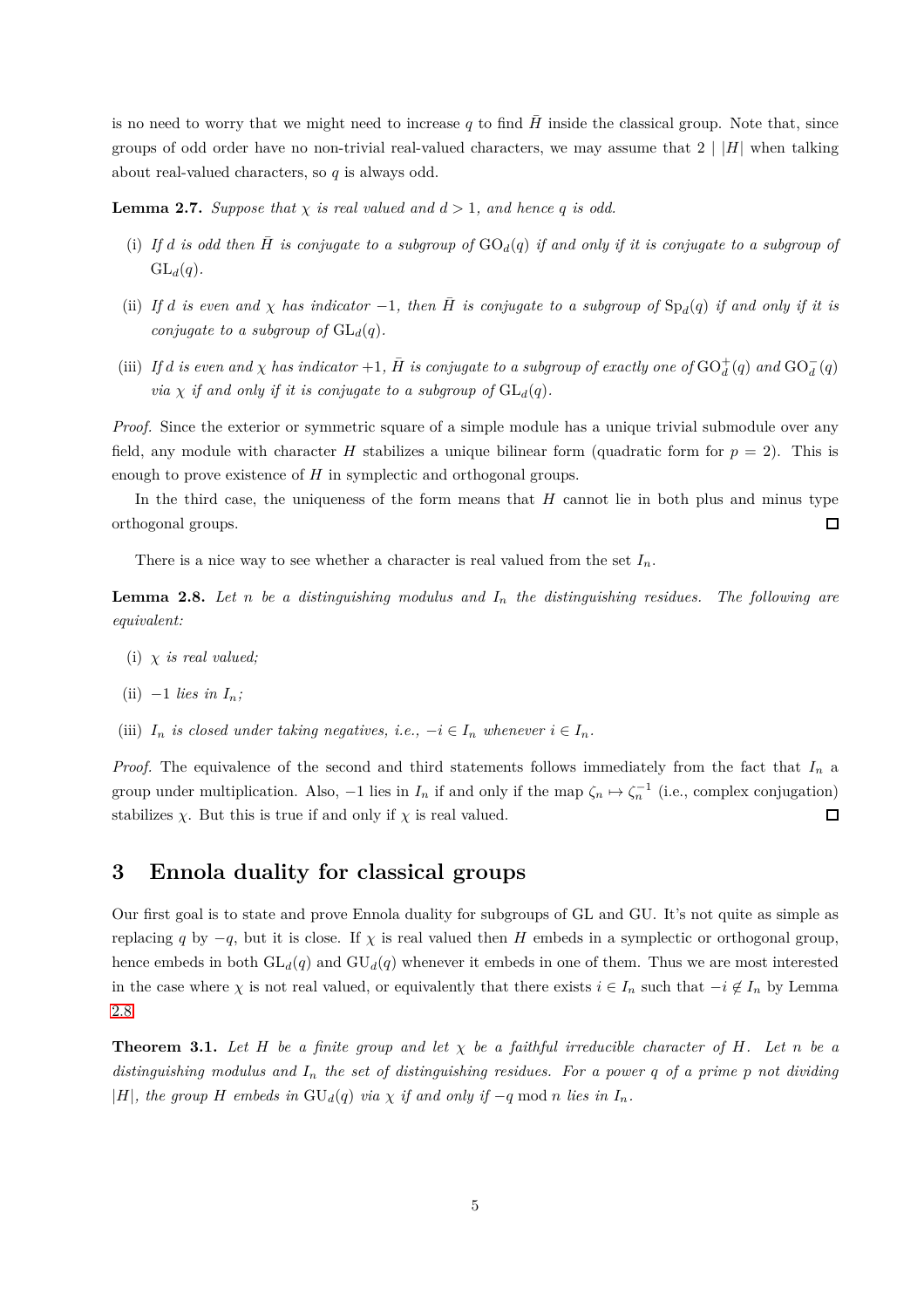*Proof.* By the remark preceding the theorem, we may assume that  $\chi$  is no real valued, i.e.,  $-1 \notin I_n$ . By assumption the eigenvalues of  $x \in \overline{H}$  are permuted by the map  $\zeta_n \mapsto \zeta_n^i$ , but not by the map  $\zeta_n \mapsto \zeta_n^{-i}$ , the composition of the former map and  $\zeta_n \mapsto \zeta_n^{-1}$ . Hence  $\zeta_n \mapsto \zeta_n^{-i}$  maps  $\chi$  to  $\bar{\chi}$ , the complex conjugate, of  $\chi$ , and  $\bar{\chi} \neq \chi$ . Since the graph automorphism acts as inverse transpose, for  $q \equiv -i \mod n$ , the composition  $\sigma$ of  $F_q$  with the graph automorphism stabilizes  $\chi$ .

This is enough to prove that  $\bar{H}$  is conjugate to a subgroup of  $GU_d(q)$ . To see this, note first that, since  $\bar{H}$ is unique up to conjugacy subject to having character  $\chi$ ,  $\sigma$  stabilizes the  $GL_d(k)$ -conjugacy class containing  $\hat{H}$ , so normalizes some member of it by [\[7,](#page-12-7) Theorem 21.11]. Then we apply [\[1,](#page-10-0) Lemma 1.8.6], which states that  $\sigma$  must therefore act as some element of  $GL_d(k)$  that normalizes (a conjugate of)  $\tilde{H}$ . Then we apply [\[7,](#page-12-7) Corollary 21.8], which implies that  $\sigma$  then centralizes some conjugate of  $\bar{H}$ , and thus some conjugate of  $\bar{H}$ lies inside the fixed points of  $\sigma$ , namely  $GU_d(q)$ .

To see the converse, if both  $F_q$  and the product with the graph automorphism centralize (a conjugate of) *H* then the graph automorphism acts as an element of the normalizer in GL*<sup>d</sup>* of *H*. Such an element stabilizes  $\chi$ , but the graph automorphism maps  $\chi$  to its complex conjugate. Thus  $\chi$  is real valued and so  $\Box$  $-1 \in I_n$ , a contradiction.

We now move on to the other classical groups. Types B and C are easy, since there is no twisted type to be concerned about.

<span id="page-5-0"></span>**Proposition 3.2.** *Given H* and  $\chi$ *, suppose that*  $\chi$  *is real valued. Furthermore, suppose that*  $\chi$  *has indicator*  $-1$ *, or*  $\chi(1)$  *is odd.* If *n is a distinguishing modulus and*  $I_n$  *the distinguishing residues, then*  $i \in I_n$  *if and only if*  $-i \in I_n$ *.* 

*Consequently, if*  $q \equiv -q' \mod n$ *, and*  $q'$  *and*  $q'$  *are prime powers,*  $H$  *embeds in*  $\text{Sp}_d(q)$  *if and only if*  $H$ *embeds in*  $Sp_d(q')$  *(via*  $\chi$ *), and similarly for*  $GO_d(q)$  *and*  $GO_d(q')$ *.* 

The proof is immediate, from Lemma [2.8.](#page-4-1)

#### **3.1 Groups of type** D

Suppose that *χ* has Frobenius–Schur indicator  $+1$ , so that *χ* is the character of a real representation. Let *n* be a distinguishing modulus and *q* mod  $n \in I_n$ . Then  $\overline{H}$  is conjugate to a subgroup of  $GO_d^{\varepsilon}(q)$  for some  $\varepsilon = \pm 1$  by Lemma [2.7,](#page-4-2) but deciding which is a significant issue. It comes down to knowing the determinant of the matrix of scalar products for the bilinear form stabilized by  $\bar{H}$ .

**Definition 3.3.** Given *H*, and  $\chi$  with indicator +1, an integer *m* is a *discriminating modulus* if the set  $I_m$ can be partitioned into two disjoint subsets  $I_m^+ \cup I_m^-$ , such that  $\bar{H}$  is conjugate to a subgroup of  $GO_d^+(q)$  if and only if *q* mod *m* lies in  $I_m^+$ . The sets  $I_m^+$  and  $I_m^-$  are the positive and negative *discriminating residues*.

If  $\chi$  is afforded by a real representation then not all distinguishing moduli are discriminating moduli. This can be seen most obviously with representations over Z, where 1 is a distinguishing modulus (assuming *q* is odd), but certainly there are subgroups of  $\mathrm{GO}_d^-(q)$  that come from Z-representations, such as the alternating group  $A_7$ , which lies in  $GO_6^-(q)$  for  $q \equiv 3, 5, 6 \mod 7$ . As with distinguishing moduli, the set of discriminating moduli is of the form *m*N for some minimal modulus. However, it is not clear that discriminating moduli always exist. To examine this problem we need a bit more background.

First, changing basis for the bilinear form multiplies the determinant by a square, so we can only determine the determinant up to a square. For example, if the determinant lies in  $\mathbb{Z}$ , then it can be given by a squarefree integer *m*. A representative of the determinant in  $F/F^2$  (where the matrix is defined over *F*) is called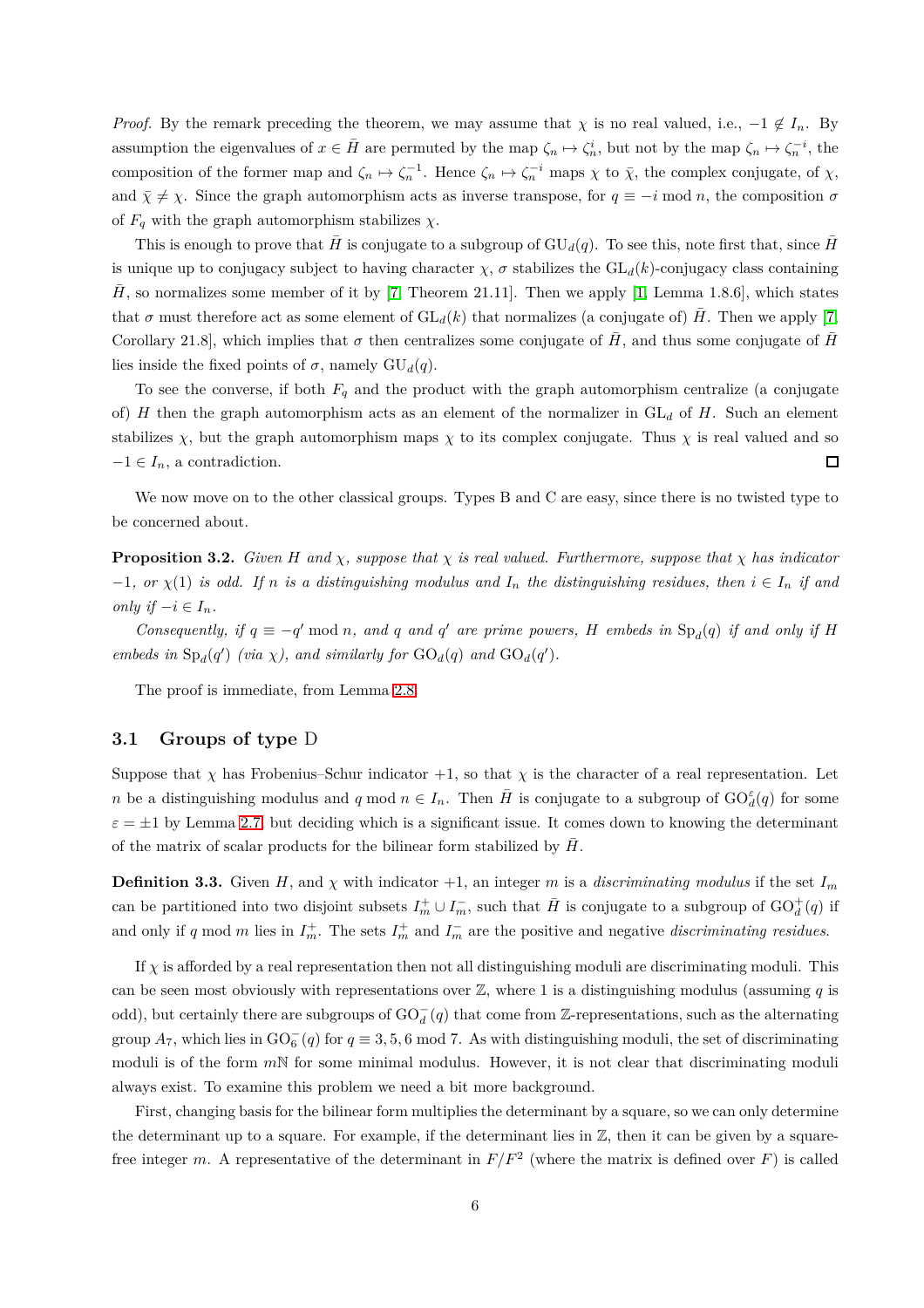the *discriminant* of the form. For fields  $\mathbb{F}_q$ , the set  $|\mathbb{F}_q/\mathbb{F}_q^2|$  has order 2, so the determinant is either a square or a non-square.

Over Q, the minimal square-free integer *m* must be odd: the reduction modulo 2 of the matrix *M* of the form must be the matrix of a symmetric, hence skew-symmetric bilinear form, and so modulo the radical it has even dimension. Thus an even number of eigenvalues must be even, and  $4\nmid m$ . Also, m is positive: by extending the field to  $\mathbb{R}$ , we may change basis so that the matrix of the form is diagonal with entries  $\pm 1$ . The subspace spanned by basis elements with norm 1 yields an invariant subspace, as does that with norm  $-1$ . Thus one of these subspaces is zero as the subgroup  $\bar{H}$  of  $GL_d(k)$  is irreducible. But the dimension *d* is even, so the determinant is always positive. The statement that all eigenvalues of *M* must be positive (or all must be negative) holds for any *H* and  $\chi$ , not just Z-representations.

One can also see that if *m* is divisible by a prime *r* then either all eigenvalues of the matrix are divisible by *r*, in which case we can multiply by a scalar to remove them, or the reduction modulo *r* of the form has a non-zero radical. Thus, in particular, the reduction modulo *r* of *χ* cannot be an irreducible Brauer character. This first proves that  $m \mid |H|$ , and second it even excludes certain primes that divide  $|H|$ .

We now need the discriminant of the form for the two orthogonal groups  $GO^{\varepsilon}_d(q)$ . If *d* is divisible by 4, or  $d \equiv 2 \mod 4$  and  $q \equiv 1 \mod 4$  then the discriminant for  $\mathrm{GO}_d^+(q)$  is a square, and if  $d \equiv 2 \mod 4$  and  $q \equiv 3 \mod 4$  then the determinant is a non-square. The discriminant for  $GO_d^+(q)$  is a square in  $\mathbb{F}_q$  if and only if the discriminant for  $GO_d^-(q)$  is a non-square. Thus if  $\overline{H}$  is a subgroup of  $GL_d(q)$  and we can determine the discriminant for the invariant bilinear form then we know which of the two orthogonal groups *H* embeds into.

Ennola duality for type  $D_n$  with *n* odd goes through as before, at least if the discriminant over  $\mathbb Q$  is an odd positive integer. (This therefore includes the case where the representation is over  $\mathbb{Z}$ .) Although this proposition is later subsumed into a more general result, representations over  $\mathbb Z$  are common enough for it to be useful to have the formulae derived in the proof.

<span id="page-6-0"></span>**Proposition 3.4.** *Let H* and  $\chi$  *be given, and suppose that*  $\chi$  *has indicator* +1*. Suppose that*  $d \equiv 2 \mod 4$ *, and that the discriminant of the form is an odd positive integer m. Let n be a multiple of* 4*m such that n is a distinguishing modulus for χ.*

- (i) The number  $m$  *is a discriminating modulus for*  $H$  *and*  $\chi$ *.*
- (ii) *The set*  $I_n^+$  *is a subgroup of index* 2 *in*  $I_n$  *and*  $I_n^- = \{-i : i \in I_n^+\}$ .

*Proof.* Let q be a power of a prime  $p \nmid |H|$ . In order to determine the discriminant of the form for  $\overline{H}$ , which is the reduction modulo p of m, it suffices to check whether m has a square root in  $\mathbb{F}_q$ . If q is an even power of *p*, this is always the case. If *q* is an odd power of *p*, then this is equivalent to whether *m* has a square root in  $\mathbb{F}_p$ , which is given by the Legendre symbol  $(m/p)$ . Note we will also need to take into account the discriminant for the standard form for  $GO^{\varepsilon}_d(q)$ , so we need the congruence modulo 4 as well, which is the Legendre symbol  $(-1/p)$ . Thus  $\overline{H}$  is conjugate to a subgroup of  $GO_d^+(q)$  if and only if  $q \mod m$  lies in  $I_m$ , and either *q* is a square or  $(-m/p) = 1$ .

We consider the second condition. Writing  $m = m_1 \ldots m_r$  with each  $m_i$  prime, by quadratic reciprocity,

$$
\left(\frac{-m}{p}\right) = (-1)^{(p-1)/2} \prod_{i \in I} \left(\frac{m_i}{p}\right) = (-1)^{(p-1)/2} (-1)^{(m-1)(p-1)/4} \prod_{i \in I} \left(\frac{p}{m_i}\right) = (-1)^{(m+1)(p-1)/4} \prod_{i \in I} \left(\frac{p}{m_i}\right).
$$
\n(3.1)

If  $m \equiv 3 \mod 4$  then this reduces to  $\prod (p/m_i)$ , and whether this is 1 depends only on the congruence of *p* modulo  $\prod m_i = m$ . Furthermore, this set of congruences is a subgroup of index 2 in  $\mathbb{Z}/m\mathbb{Z}^{\times}$ , and contains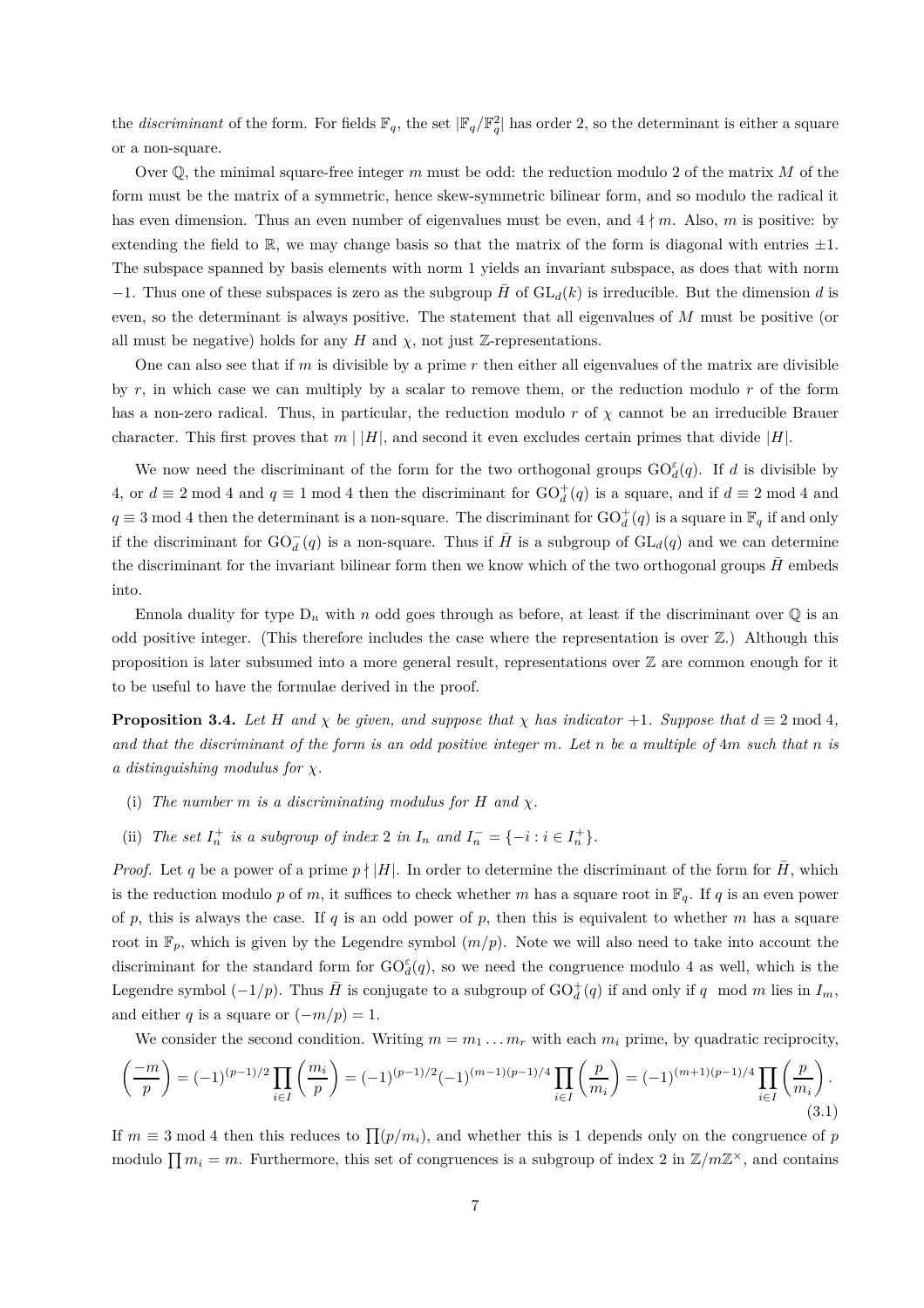all squares in  $\mathbb{Z}/m\mathbb{Z}^{\times}$  (so q mod m lies in it whenever q is a square). Also, p mod m lies in this set if and only if  $p^i$  lies in it for any odd *i*. Since *n* is a multiple of *m*, the same holds modulo *n* as well. Thus  $I_n^+$  is well defined, and has index 2 in *In*.

Finally, if  $p \equiv -1 \mod n$  then each  $(1/m_i)$  is 1 if  $m_i \equiv 1 \mod 4$ , and  $-1$  if  $m_i \equiv 3 \mod 4$ . Thus  $-1$  does not lie in  $I_n^+$  since  $m \equiv 3 \mod 4$ , and the result holds.

Thus we assume that  $m \equiv 1 \mod 4$ , so the formula above reduces to  $(-1)^{(p-1)/2} \prod_i (p/m_i)$ . Now whether this is 1 depends only on the congruence of *p* modulo 4*m*. Again, this set is a subgroup of index 2 in  $\mathbb{Z}/m\mathbb{Z}^{\times}$ , contains all squares, and  $p \mod{4m}$  lies in the set if and only if  $p^i \mod{m}$  lies in it for any odd *i*. Again, if  $p \equiv -1 \mod 4m$  then  $p \equiv 3 \mod 4$ , so the sign at the front is  $-1$ , and the product evaluates to  $-1$ . Thus  $-1 \notin I_n^+$ . This completes the proof.  $\Box$ 

If 4 | *d* then the same proof works, but we do not obtain that  $-1$  lies in  $I_n^-$ , and so  $I_n^+$  has index at most 2 in  $I_n$ . (An example where  $I_n^+ = I_n$  is  $\Omega_8^+(2)$ , which lies in  $\Omega_8^+(p)$  for all primes, and not in  $\Omega_8^-(p)$ .) The formula for whether  $i \in I_n$  lies in  $I_n^+$  now becomes

$$
\left(\frac{m}{p}\right) = \prod_{i \in I} \left(\frac{m_i}{p}\right) = (-1)^{(m-1)(p-1)/4} \prod_{i \in I} \left(\frac{p}{m_i}\right).
$$
\n(3.2)

We see in the proof of Proposition [3.4](#page-6-0) that the important thing was that the square root of the discriminant lies in  $\mathbb{F}_q$  if and only if *q* lies in some set modulo some integer. This motivates the following definition.

**Definition 3.5.** Given *H* and  $\rho$ , let  $\alpha$  denote the determinant of a scalar product matrix of the form stabilized by *ρ*. We say that *ρ* is *root cyclotomic* if the square root of  $\alpha$  lies in some cyclotomic field, i.e.,  $\mathbb{Q}(\sqrt{\alpha})/\mathbb{Q}$  is an abelian extension.

If  $\rho$  is root cyclotomic then we can prove a version of Ennola duality for *H* even when  $\rho$  is not over the integers. The proof uses class field theory, which appears not to be avoidable at this point.

First, we need to extend results from class field theory about splitting of polynomials from fields  $\mathbb{F}_p$  to fields  $\mathbb{F}_q$ , which of course is of interest to us here. This does not appear to be a standard part of class field theory, so we have to do it ourselves here.

<span id="page-7-0"></span>**Proposition 3.6.** Let  $\alpha$  be an element of a cyclotomic field. Let f be its minimal polynomial over  $\mathbb{Z}$ , and *m* be minimal such that  $\alpha$  lies in the mth cyclotomic field. Suppose that the leading coefficient of f is only *divisible by primes dividing m. Suppose that p and p* ′ *are primes not dividing m, and let q and q* ′ *be powers of p and p* ′ *respectively.*

- (i) If  $q \equiv q' \mod m$ , then the polynomial f splits over  $\mathbb{F}_q$  if and only if it splits over  $\mathbb{F}_{q'}$ .
- (ii) *The polynomial*  $f$  *splits over*  $\mathbb{F}_q$  *if and only if its has a root in*  $\mathbb{F}_q$ *.*

*Proof.* Let  $m' = \text{lcm}(q-1,m)$ , and *L* be the *m*'th cyclotomic field. Let  $K = \mathbb{Q}(\alpha)$ . Let **p** be some prime ideal of *L* above  $p$ , let  $\mathcal{O}_p$  be the local ring and  $k$  the residue field. Write

$$
f(x) = a \prod_{i=1}^{n} (x - x_i),
$$

where  $x_i \in \mathcal{O}_p \cap K$  and *a* lies in  $\mathbb{Z}_{(p)}^{\times}$  $\frac{\times}{(p)}$ .

The polynomial f splits over  $\mathbb{F}_q$  if and only if the image of each of the  $x_i$  in k lies in  $\mathbb{F}_q$ , and this is true if and only if, for each *i*, the images of  $x_i$  and  $x_i^q$  in  $k$  are the same. Letting  $q = p^r$ , let  $\sigma$  denote the Frobenius at *p*, so that *f* splits over  $\mathbb{F}_q$  if and only if the images of  $x_i$  and  $\sigma^r(x_i)$  are the same in *k*.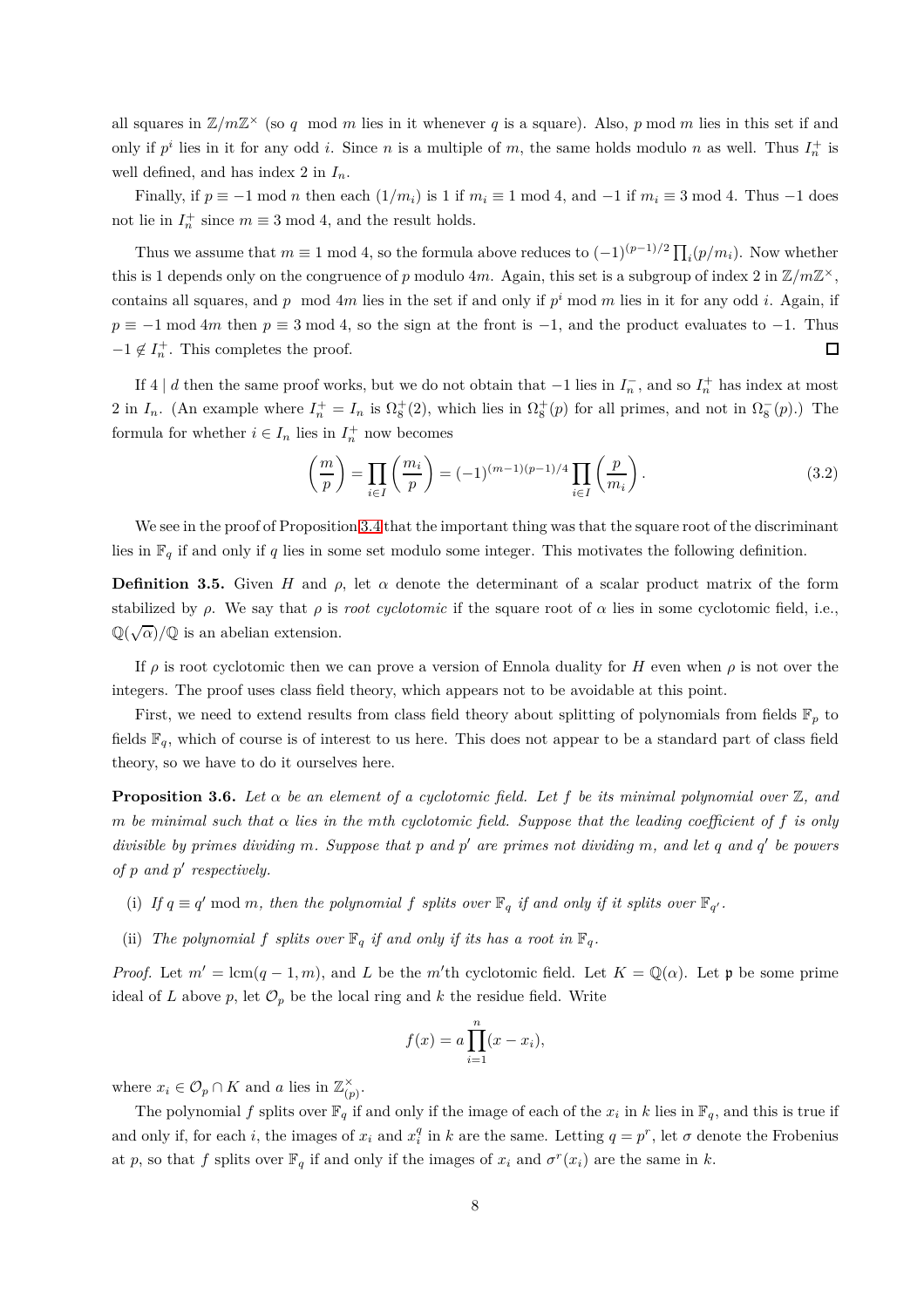Note that  $\sigma^r(x_i)$  is some root of f, hence  $\sigma^r(x_i) = x_j$  for some j. Since f is separable modulo p by assumption on  $p$  (as the only ramified primes divide  $m$ ), the images of the  $x_i$  in  $k$  are all distinct. Thus  $f$ splits in  $\mathbb{F}_q$  if and only if  $\sigma^r$  fixes all of the  $x_i$ , so it lies in  $Gal(L/K)$ .

But  $\sigma^r$  lies in Gal( $L/\mathbb{Q}$ ), and is dependent only on its action on  $\zeta_{m'} = e^{2\pi i/m'}$ , and of course  $\sigma^r(\zeta_{m'}) = \zeta_{m'}^q$ , which is in turn only dependent on the congruence of *q* modulo *m*′ . By the Chinese remainder theorem, this depends only on *q* modulo *m*, i.e., whether *f* splits in  $\mathbb{F}_q$  depends only on the congruence of *q* modulo *m*.

This completes the proof of (i).

For the proof of (ii), note that, since  $K/\mathbb{Q}$  is an abelian extension, the Galois group Gal( $K/\mathbb{Q}$ ) acts regularly on the roots. In particular, all elements of  $Gal(K/\mathbb{Q})$  act fixed-point freely on the roots of  $f$ . Since reduction modulo p yields an embedding of the Galois group over  $\mathbb{F}_p$  into the Galois group over  $\mathbb{Q}$ , this shows that the Galois group over  $\mathbb{F}_p$  acts semi-regularly. In particular, if f has a root over a particular finite field it splits over it.  $\Box$ 

With this, we are able to prove Ennola duality for type  $D_n$  with *n* odd, and that something more complicated happens for *n* even (as is the case for representations).

<span id="page-8-0"></span>**Theorem 3.7.** *Given H* and  $\chi$ *, assume that*  $\chi$  *has indicator* +1*. Let*  $\rho$  *be a representation affording*  $\chi$ *, and suppose that ρ is root cyclotomic.*

- (i) *There exist discriminating moduli for H and χ.*
- (ii) If *m* is a discriminating modulus then  $I_m^+$  is a subgroup of index at most 2 in  $I_m$ .
- (iii) If  $4 \mid d$  then  $-1 \in I_m^+$ , and so  $I_m^+$  is closed under taking negatives. If  $d \equiv 2 \mod 4$  then  $-1 \in I_m^-$ , and *thus*  $I_m^- = \{-i : i \in I_m^+\}.$

*Proof.* By [\[8\]](#page-12-8) (proved independently by Guralnick–Navarro),  $\rho$  can be chosen with image in  $\mathbb{Q}(\zeta_n) \cap \mathbb{R}$  for some integer *n*. Let  $\alpha$  be the determinant for the matrix of scalar products for a bilinear form associated to *ρ*. Since we are assuming that *ρ* is root cyclotomic,  $\sqrt{\alpha}$  lies in some cyclotomic field, which we can assume is  $\mathbb{Q}(\zeta_n)$  by increasing *n* if necessary. We see that *n* is a distinguishing modulus for *H* and *χ*.

Let f be the minimal polynomial for  $\sqrt{\alpha}$ , and apply Proposition [3.6.](#page-7-0) This means that, for q a power of  $p \nmid |H|$ , whether *f* splits over  $\mathbb{F}_q$  depends only on *q* mod *n*. Thus  $\alpha$  being a square in  $\mathbb{F}_q$  depends only on *q* mod *n*. If *n* is not already a multiple of 4, and  $d \equiv 2 \mod 4$ , multiply *n* by 4 so as to account for the change in discriminant of the form of  $GO_d^+(q)$  according to  $q \mod 4$ . Since  $n$  is already a distinguishing modulus for *H* and  $\chi$ , it must now be a discriminating modulus as well.

Let *J*<sub>1</sub> denote the subset of *I<sub>n</sub>* that consists of all elements *i* such that  $\zeta_n \mapsto \zeta_n^i$  fixes all values of  $\chi$  *and* fixes  $\pm\sqrt{\alpha}$ . Thus  $J_1$  is a subgroup of index 2 in  $I_n$ , and  $J_1$  contains  $-1$ . To see this, notice that  $\alpha$  is real (since the matrix is symmetric), and it is positive, as we noted at the start of this section. Thus  $\pm\sqrt{\alpha}$  is a pair of real numbers, which are left invariant under complex conjugation, i.e., the field automorphism on  $\mathbb{Q}(\zeta_n)$  such that  $\zeta_n \mapsto \zeta_n^{-1}$ .

If 4 | *d* then  $J_1 = I_n^+$  and the theorem is proved. Thus we assume that  $d \equiv 2 \mod 4$ , and so we need to work further. Let  $J_2$  consist of those elements of  $I_n$  congruent to 1 modulo 4, another subgroup of index 2, and not containing  $-1$ , so  $J_1 \neq J_2$ . Since the determinant of the form for  $GO_d^+(q)$  is a square for  $q \equiv 1 \mod 4$ and a non-square for  $q \equiv 3 \mod 4$ ,  $I_n^+$  consists of the union of  $J_1 \cap J_2$  and  $I_n \setminus (J_1 \cup J_2)$ . Since  $J_1$  and  $J_2$  both have index 2,  $I_n^+$  is also a subgroup of index 2 (it is the other overgroup of  $J_1 \cap J_2$ ) and does not contain  $-1$ .

We have therefore proved the second part of the theorem.

 $\Box$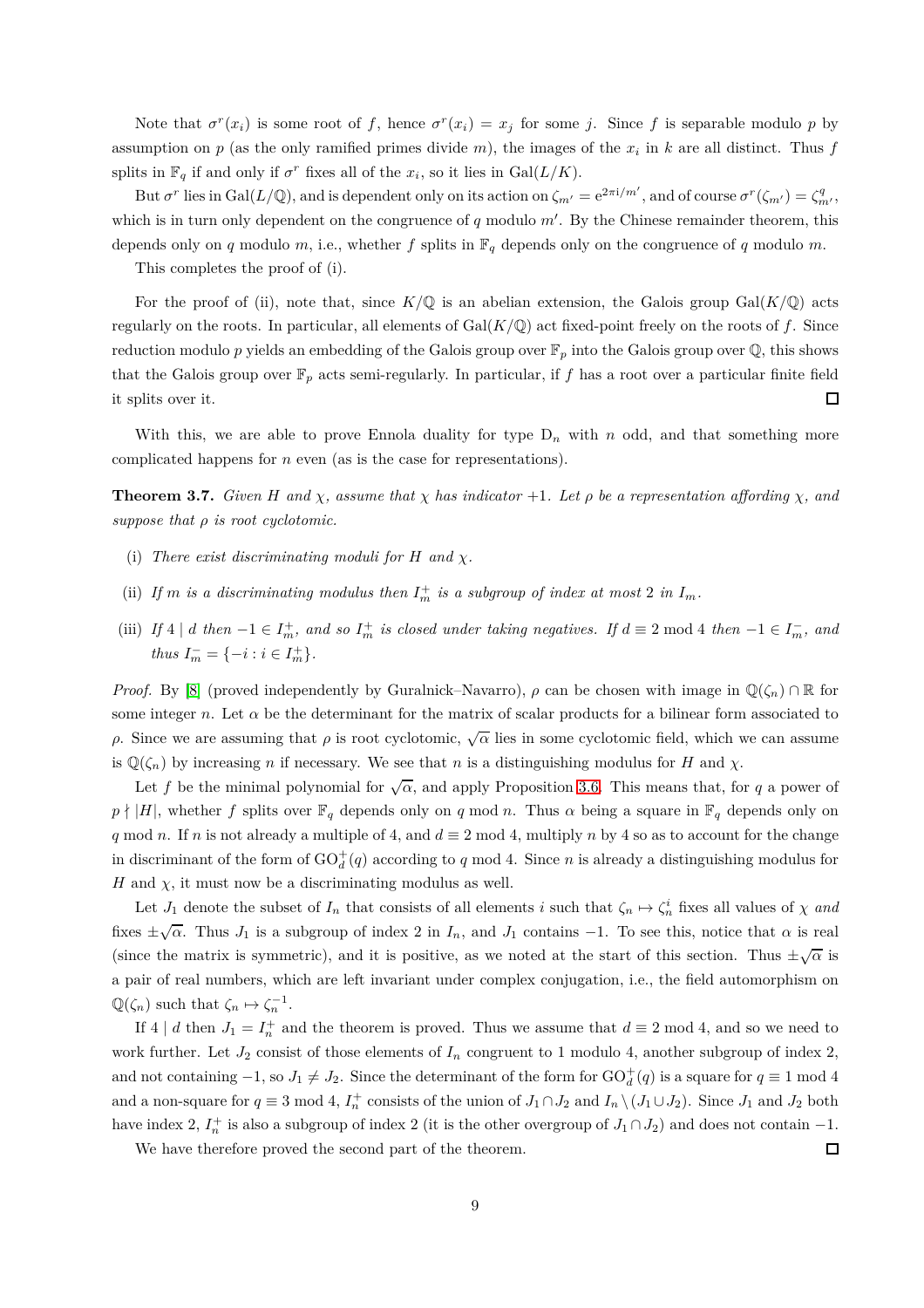Unfortunately, not all  $H$  and  $\chi$  are root cyclotomic, but counterexamples appear rare in low dimension.

**Example 3.8.** Let *H* be the Janko sporadic group  $J_1$  and  $\chi$  be one of the two irreducible characters of degree 56. Then  $\mathbb{Q}(\chi) = \mathbb{Q}(\sqrt{5}) = K$ . Choosing a representation with image in  $GL_{56}(K)$ , we find that the determinant  $\alpha$  is difficult to write down except with a computer, but certainly the extension  $\mathbb{Q}(\sqrt{\alpha})/\mathbb{Q}$  is not Galois. To see this, note that if  $\chi'$  is the other character of degree 56, and letting  $\alpha'$  correspond to  $\chi'$ , if  $\alpha = a + b\sqrt{5}$  then  $\alpha' = a - b\sqrt{5}$ . If  $\mathbb{Q}(\sqrt{\alpha})/\mathbb{Q}$  were Galois then  $\alpha$  would have a square root in  $\mathbb{F}_p$  if and only if  $\alpha'$  does, by Proposition [3.6.](#page-7-0) However, if  $p = 101$ , then one of the 56-dimensional representations of *H* is conjugate to a subgroup of  $\rm GO_{56}^+(101)$  and the other is conjugate to a subgroup of  $\rm GO_{56}^-(101)$ . The Galois group of  $\mathbb{Q}(\sqrt{\alpha}, \sqrt{\alpha'})/\mathbb{Q}$  is dihedral of order 8, so not abelian either.

For some primes there are two classes of subgroups  $J_1$  in  $GO_{56}^+(p)$ , in some there are two in  $GO_{56}^-(p)$ , and for some there is one class in each.

Thus there is in general no congruence for embedding simple groups for type  $D_n$  with  $n$  even, in contrast to the tables for small dimensions in [\[1,](#page-10-0) [9,](#page-12-3) [10\]](#page-12-4). Indeed, dimension 56 appears to be the smallest dimension for which there is a representation that is not root cyclotomic, so there is no modulus by which we can distinguish the discriminant of the bilinear form.

However, for  $D_n$  for *n* odd, all representations for  $PSL_2(r)$  for  $r \leq 31$ , and other simple groups of dimension *d* up to 250 with  $d \equiv 2 \mod 4$ , are root cyclotomic. This leads to the following conjecture.

<span id="page-9-0"></span>**Conjecture 3.9.** If  $d \equiv 2 \mod 4$  and  $\chi$  has indicator +1, if  $\rho$  affords  $\chi$  then  $\rho$  is root cyclotomic.

This conjecture holds if and only if Ennola duality holds for twice-odd dimensional orthogonal groups, which is expected.

For all type D groups, even over  $\mathbb Z$  so they are root cyclotomic, the modulus involved cannot obviously be read off from the character table, so it becomes another invariant of real representations that needs to be calculated. For example, for HS and McL in dimension 22, the discriminants are 5 and [1](#page-9-2)5 respectively.<sup>1</sup>

### <span id="page-9-1"></span>**4 Ennola duality for exceptional groups**

Before we start this section, we underscore here that we will only be considering subgroups *H* that occur in algebraic groups in characteristic *p*, where  $p \nmid |H|$ .

For exceptional groups, it is first not clear that there is such an analogue of the distinguishing modulus. We will have to use the case-by-case lists of maximal subgroups of the finite exceptional groups to proceed. We also must consider what the analogue of an irreducible representation is, which we used when deciding which subgroups to embed into GL*d*.

We will only consider 'Lie primitive' subgroups. Recall that a subgroup of a reductive algebraic group is *irreducible* if it does not lie in a proper parabolic subgroup, and is *Lie primitive* if it does not lie in a proper, positive-dimensional subgroup. Understanding Lie primitive subgroups, plus induction on the dimension of the reductive group, generally allows us to understand all irreducible subgroups. For our purposes of understanding maximal subgroups of finite groups, we restrict our attention to Lie primitive subgroups.

If the ambient algebraic group **G** is of type  $G_2$  or  $F_4$  then everything works, distinguishing moduli exist, and the set  $I_n$  is closed under taking negatives, just as with types B and C. See Table [4.1](#page-10-1) for Lie primitive

<span id="page-9-2"></span><sup>&</sup>lt;sup>1</sup>One might be tempted to look at higher Frobenius–Schur indicators: for *HS* and *McL* they are the same for  $r = 3, 5, 11$ . and are 0, 1 and 4 respectively. The two groups differ for  $r = 7$ , with values 3 and 4.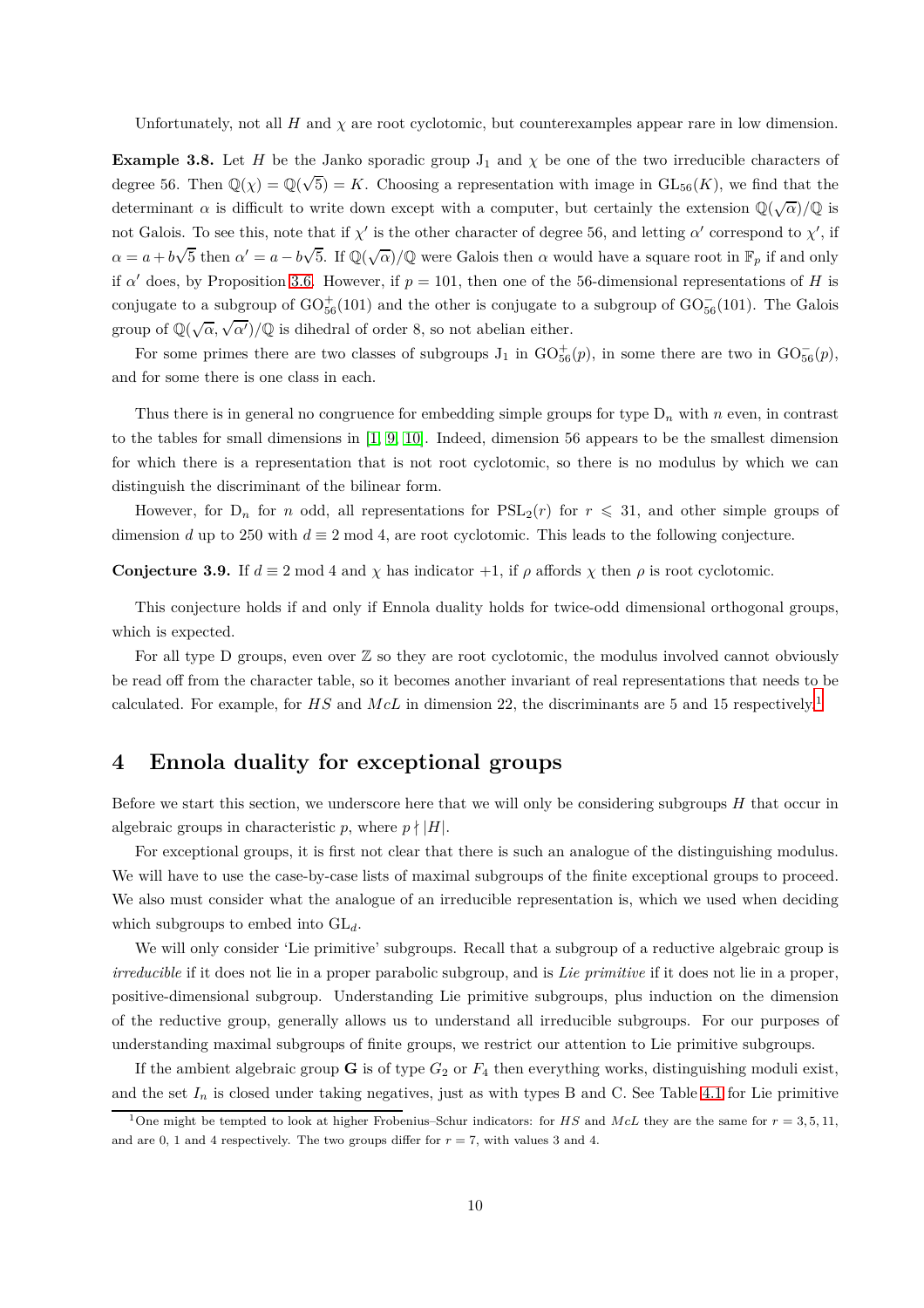| Subgroup                    | Ч                                      |
|-----------------------------|----------------------------------------|
| $2^3 \cdot \text{PSL}_3(2)$ | All $q$                                |
| $PSL_2(13)$                 | $q \equiv \pm 1, \pm 3, \pm 4 \mod 13$ |
| $PSL_2(8)$                  | $q \equiv \pm 1 \mod 9$                |
| $PSU_3(3).2$                | All $q$                                |

Table 4.1: Lie primitive subgroups *H* of  $G_2(q)$ ,  $gcd(q, |H|) = 1$ .

<span id="page-10-1"></span>

| Subgroup              |                                               |
|-----------------------|-----------------------------------------------|
| $3^3 \cdot SL_3(3)$   | All $q$                                       |
| $PSL_2(8)$            | $q \equiv \pm 1 \mod 7$                       |
| PGL <sub>2</sub> (13) | $q \equiv \pm 1 \mod 7$                       |
| $PSL_2(17)$           | $q \equiv \pm 1, \pm 2, \pm 4, \pm 8 \mod 17$ |
| $PSL_2(25).2$         | All $q$                                       |
| $PSL_2(27)$           | $q \equiv \pm 1 \mod 7$                       |

<span id="page-10-2"></span>Table 4.2: Lie primitive subgroups *H* of  $F_4(q)$ ,  $gcd(q, |H|) = 1$ .

subgroups of  $G_2(q)$ , taken from [\[1,](#page-10-0) Table 8.41], and Table [4.2](#page-10-2) for Lie primitive subgroups of  $F_4(q)$ , taken from [\[2\]](#page-12-9).

For  $E_6(q)$  and  ${}^2E_6(q)$ , if one takes the simple group, or the triple cover, then there is no longer a distinguishing modulus for the subgroup PSL2(8)*.*3. This is a subgroup of the algebraic group, but whether it lies in the simple group depends not only on the congruence modulo 7 ( $PSL<sub>2</sub>(8)$ ) embeds in  $E<sub>6</sub>(q)$  if  $q \equiv 1, 2, 4 \mod 7$ , but on the presence of a cube root of  $\sqrt{-7} + 1$  in  $\mathbb{F}_q$ . Formally (see [\[2,](#page-12-9) Theorem 6.8], the group  $PSL_2(8)$ .3 embeds in the finite simple group  $E_6(q)$  if and only if  $q \equiv 2 \mod 3$ , or q is a cube, or  $\sqrt{-7}+1$  has a cube root in  $\mathbb{F}_q$ . This latter condition cannot be expressed as a simple congruence modulo some number (to see this notice that the root does not lie in a cyclotomic field), so for simply connected groups, and almost simple subgroups, one has no distinguishing modulus in general.

If, however, one uses adjoint versions of  $E_6(q)$ , so  $E_6(q)$  with any diagonal automorphisms added on, then there are distinguishing moduli, and the Lie primitive subgroups for  $E_6(q)$  and  ${}^2E_6(q)$  can be given in one table. The Lie primitive subgroups of  ${}^{\epsilon}E_6(q)$  are in Table [4.3:](#page-11-1) notice that we can switch between the two groups simply by replacing *q* by  $-q$ .

We also include a table of the known Lie primitive subgroups of  $E_7(q)$ , a list from [\[3\]](#page-12-2) that is expected to be complete. It displays the same behaviour, that replacing *q* by −*q* leaves the table invariant. We have again used the adjoint version:  $PSU<sub>3</sub>(8)$ *.6* and  $PGL<sub>2</sub>(19)$  lie in the simple group (if they are in the adjoint group) if and only if  $q \equiv \pm 1 \mod 8$ . Note that all self-dual representations for PSU<sub>3</sub>(3) are definable over  $\mathbb{Z}$ , so the distinguishing modulus is 1. However, for embedding in  $E_7(q)$ , we need  $q \equiv \pm 1 \mod 8$ .

## <span id="page-10-0"></span>**References**

[1] John Bray, Derek Holt, and Colva Roney-Dougal, *The maximal subgroups of low-dimensional finite classical groups*, London Mathematical Society Lecture Note Series, no. 407, Cambridge University Press, Cambridge, 2013.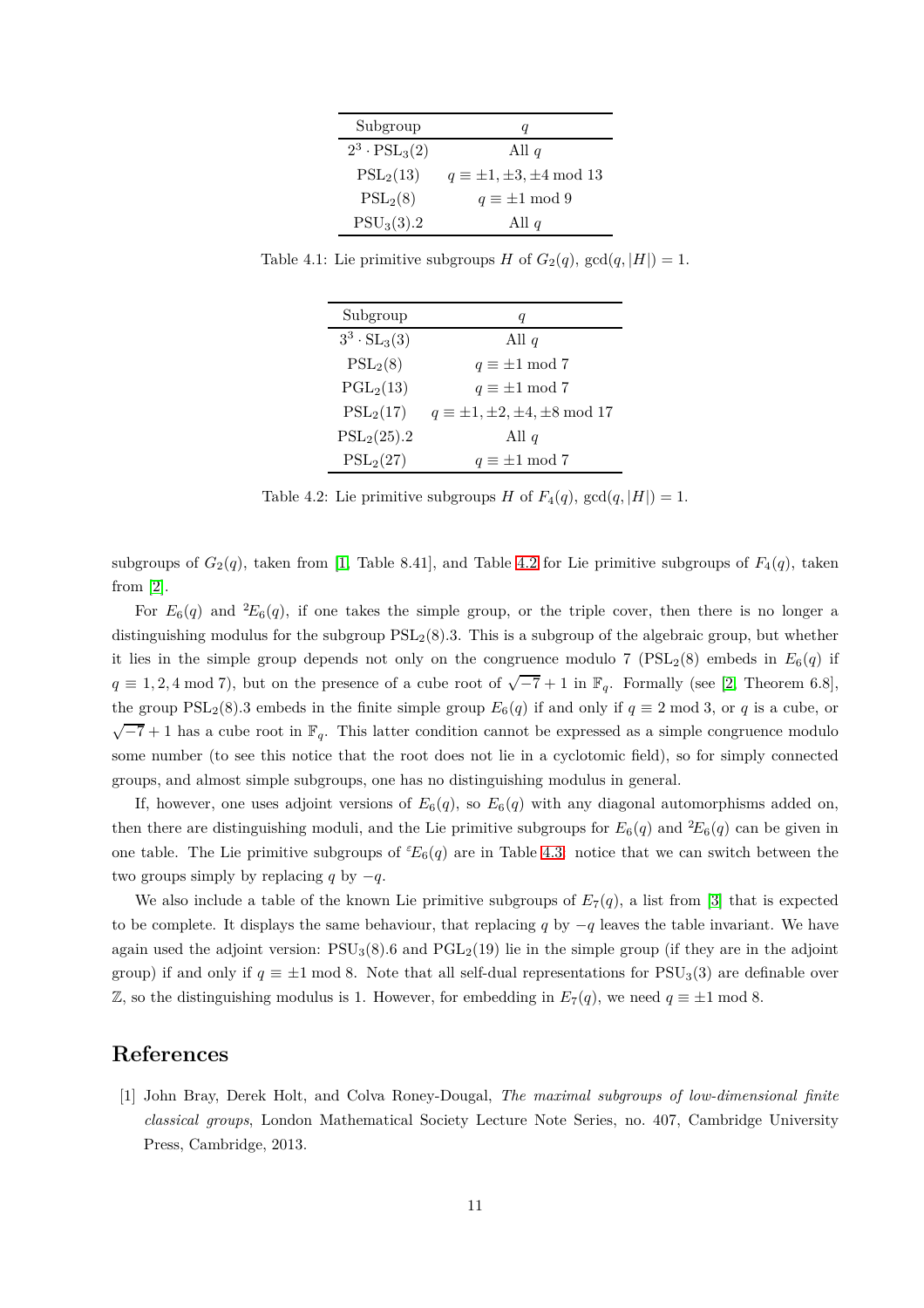| Subgroup                | q                                                                                     |
|-------------------------|---------------------------------------------------------------------------------------|
| $3^{3+3} \cdot SL_3(3)$ | $3 (q-\varepsilon 1)$                                                                 |
| $PSL_2(8).3$            | $\varepsilon q \equiv 1, 2, 4 \mod 7$                                                 |
| $PSL_2(11)$             | $q \equiv \pm 1 \mod 5$ , $\varepsilon q \equiv 1, 3, 4, 5, 9 \mod 11$                |
| $PSL_2(13)$             | $\varepsilon q \equiv 3, 5, 6 \mod 7, q \equiv \pm 2, \pm 5, \pm 6 \mod 13$           |
| $PSL_2(19)$             | $q \equiv \pm 1 \mod 5$ , $\varepsilon q \equiv 1, 4, 5, 6, 7, 9, 11, 16, 17 \mod 19$ |
| $PGL2(13)$ (nov)        | $\varepsilon q \equiv 1, 2, 4 \mod 7, q \equiv \pm 1, \pm 3, \pm 4 \mod 13$           |

<span id="page-11-1"></span>Table 4.3: Lie primitive subgroups *H* of the adjoint group of type  ${}^{\varepsilon}E_6(q)$  for  $\varepsilon = \pm$ ,  $gcd(q, |H|) = 1$ . The novelty Lie primitive subgroup occurs for an almost simple group inducing a graph automorphism on  ${}^{\varepsilon}E_6(q)$ (its derived subgroup is contained in *G*2).

| Subgroup              | q                                                                                             |
|-----------------------|-----------------------------------------------------------------------------------------------|
| PSU <sub>3</sub> (3)  | $q \equiv \pm 1 \mod 8$                                                                       |
| $PSU_3(8).6$          | All $q$                                                                                       |
| $PSL_2(37)$           | $q \equiv \pm 1, \pm 3, \pm 4, \pm 7, \pm 9, \pm 10, \pm 11, \pm 12, \pm 16 \mod 37$          |
| $PSL_2(29)$           | $q \equiv \pm 1 \mod 5$ , $q \equiv \pm 1, \pm 4, \pm 5, \pm 6, \pm 7, \pm 9, \pm 13 \mod 29$ |
| $PSL_2(27)$           | $q \equiv \pm 1 \mod 13$                                                                      |
| $PSL_2(19)$           | $q \equiv \pm 1 \mod 5, q_{19} \equiv q_3 \mod 2$                                             |
| PGL <sub>2</sub> (19) | $q \equiv \pm 1 \mod 5$                                                                       |

<span id="page-11-0"></span>Table 4.4: Known Lie primitive subgroups *H* of the adjoint group of type  $E_7(q)$ ,  $gcd(q, |H|) = 1$ . Here,  $q_{19}$ is the order of  $q$  modulo 19 and  $q_3$  is the order of  $q$  modulo 3.